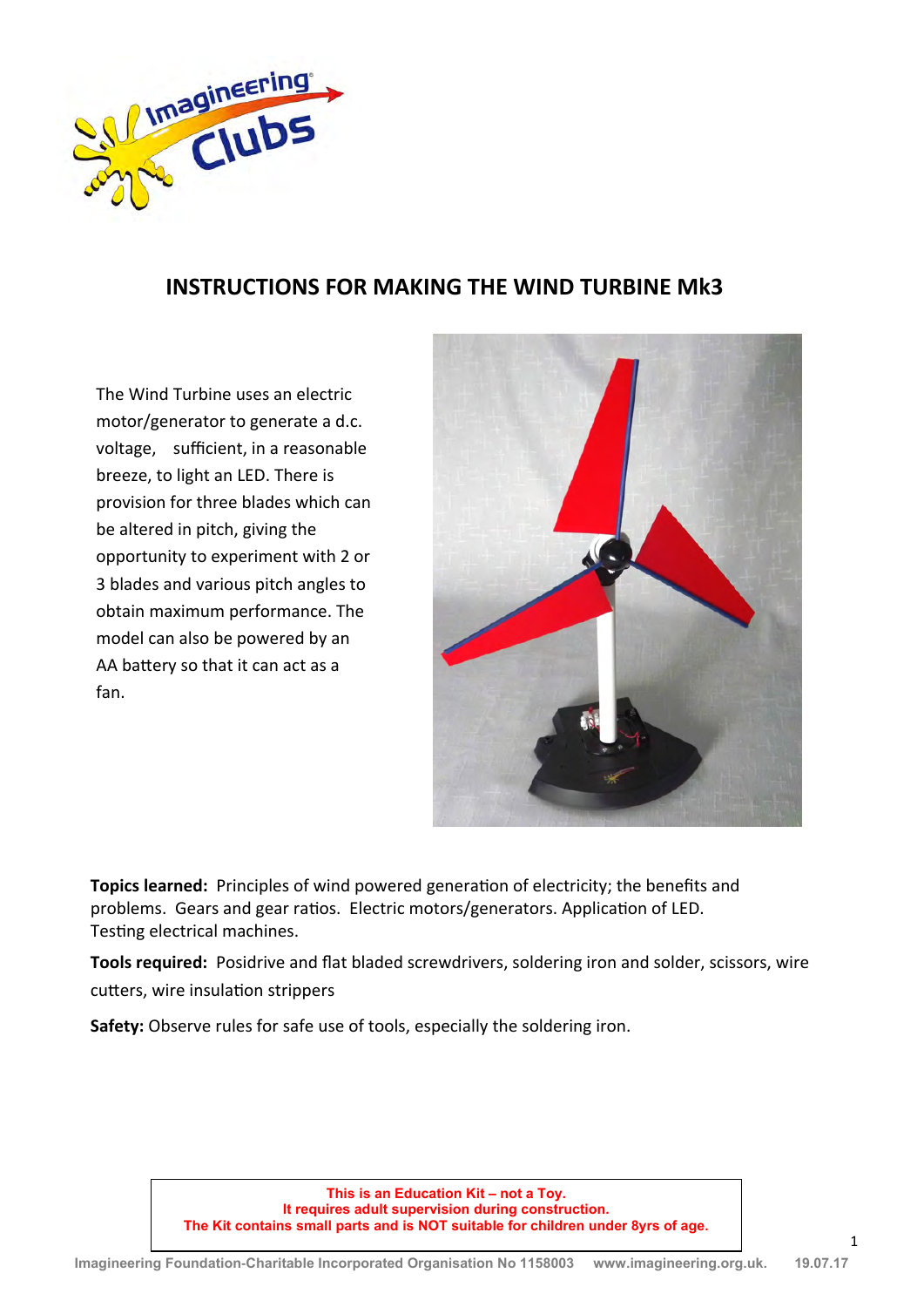### **1. Parts**

**Check that you have the parts and put a tick in the column by each one.**



# **Plastic parts**

| <b>ITEM</b>             | <b>DESCRIPTION</b>        | <b>NUMBER</b>           | <b>CHECK</b> |
|-------------------------|---------------------------|-------------------------|--------------|
| $\mathbf{1}$            | <b>Base</b>               | $\mathbf{1}$            |              |
| $\overline{2}$          | <b>Column support</b>     | $\mathbf{1}$            |              |
| 3                       | Column                    | $\mathbf{1}$            |              |
| 4                       | <b>Generator housing</b>  | $\mathbf{1}$            |              |
| 5                       | <b>Spindle bracket</b>    | $\overline{\mathbf{2}}$ |              |
| 6                       | 70 tooth gear             | $\mathbf{1}$            |              |
| $\overline{\mathbf{z}}$ | 10 tooth pinion           | $\mathbf{1}$            |              |
| 8                       | <b>Blade Flange</b>       | $\mathbf{1}$            |              |
| 9                       | <b>Blade Spinner</b>      | $\mathbf{1}$            |              |
| 10                      | <b>Spindle stop</b>       | $\mathbf{1}$            |              |
| 11                      | <b>Blade Material</b>     | 3                       |              |
| 12                      | <b>Split Plastic Tube</b> | 3                       |              |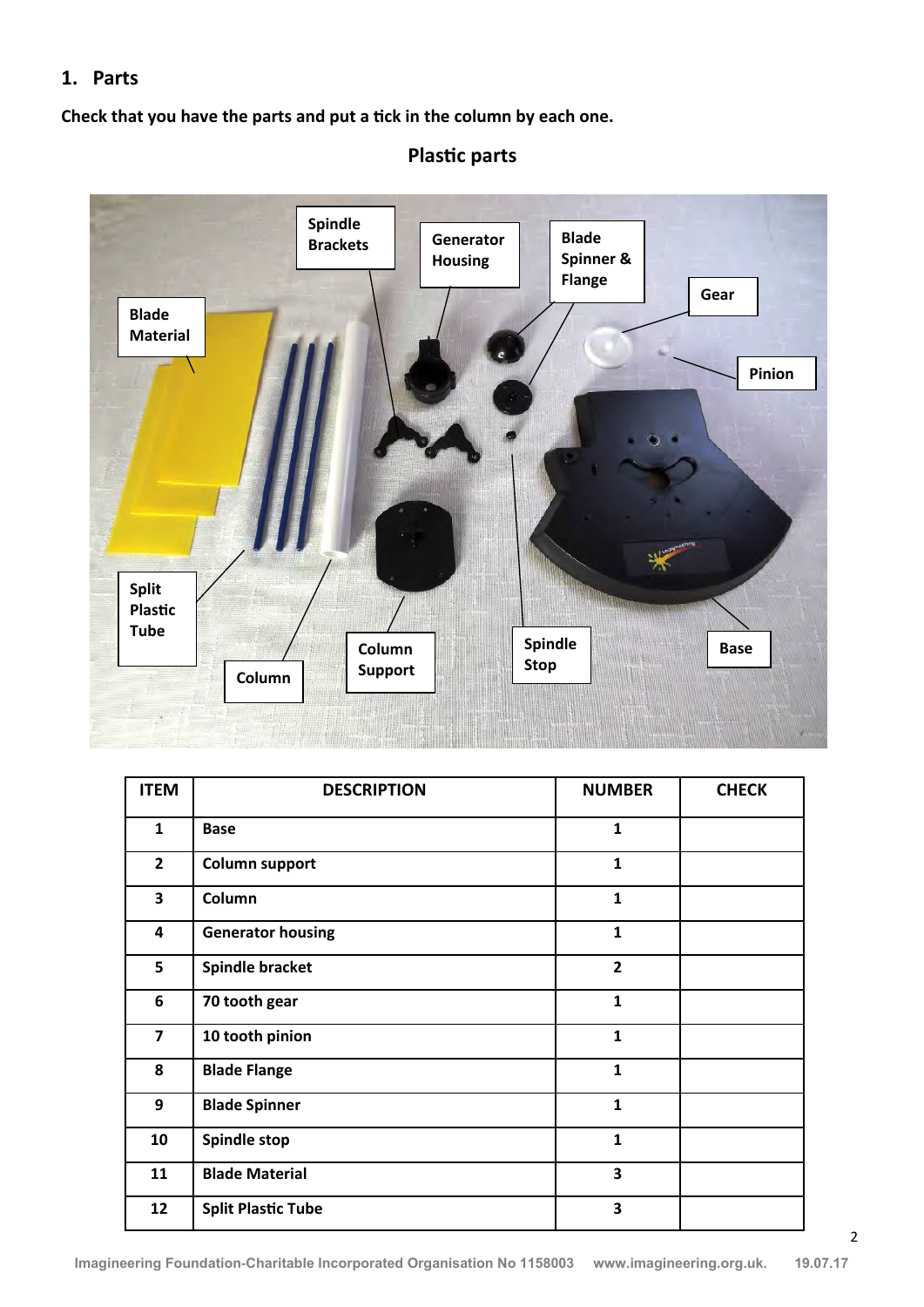### **Fasteners and electrical items**



| <b>ITEM</b> | <b>DESCRIPTION</b>            | <b>NUMBER</b>           | <b>CHECK</b> |
|-------------|-------------------------------|-------------------------|--------------|
| 13          | Generator                     | 1                       |              |
| 14          | <b>Turbine spindle</b>        | 1                       |              |
| 15          | 6mm x 4 self-tapping screws   | $\overline{\mathbf{z}}$ |              |
| 16          | M3 x 10 Posidrive screws      | 4                       |              |
| 17          | <b>M3 Nuts</b>                | $\overline{\mathbf{4}}$ |              |
| 18          | <b>M3 Washers</b>             | 6                       |              |
| 19          | Connecting Wire - 330mm red   | $\mathbf{1}$            |              |
| 20          | Connecting wire - 330mm black | 1                       |              |
| 21          | <b>Battery holder</b>         | 1                       |              |
| 22          | <b>LED</b>                    | 1                       |              |
| 23          | <b>Terminal block</b>         | 1                       |              |
| 24          | <b>Sticky Pads</b>            | $\overline{2}$          |              |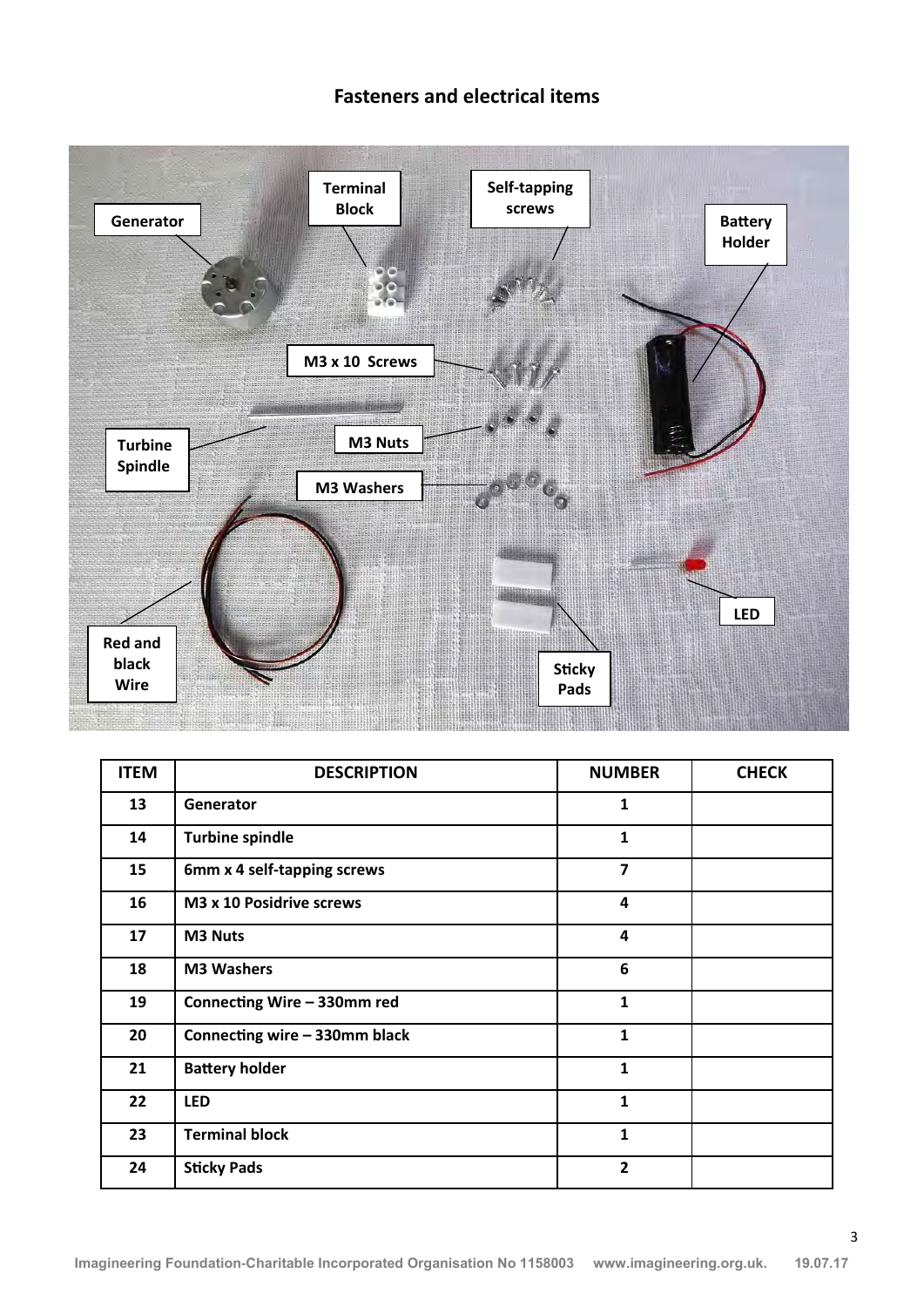#### **2. Generator and Housing**

a. Push the pinion onto the generator shaft

b. Fit the generator into its housing. Secure it in place with the two spindle brackets and self-tapping screws and washers. Do not tighten the screws fully – you will need to adjust the backlash of the gears when they are assembled.

### **3. Spindle and Gears**

a. Attach the Blade Spinner to the Blade Flange, using 3 self-tapping screws

b. Press the Turbine Spindle into the hole in the flange. Take great care not to push on the spindle with your hand. Instead, push down on the Blade Spinner with the Spindle supported on a hard wooden surface.



c. Push the large gear onto the shaft, with the boss adjacent to the flange. Fit 2 washers onto the shaft.







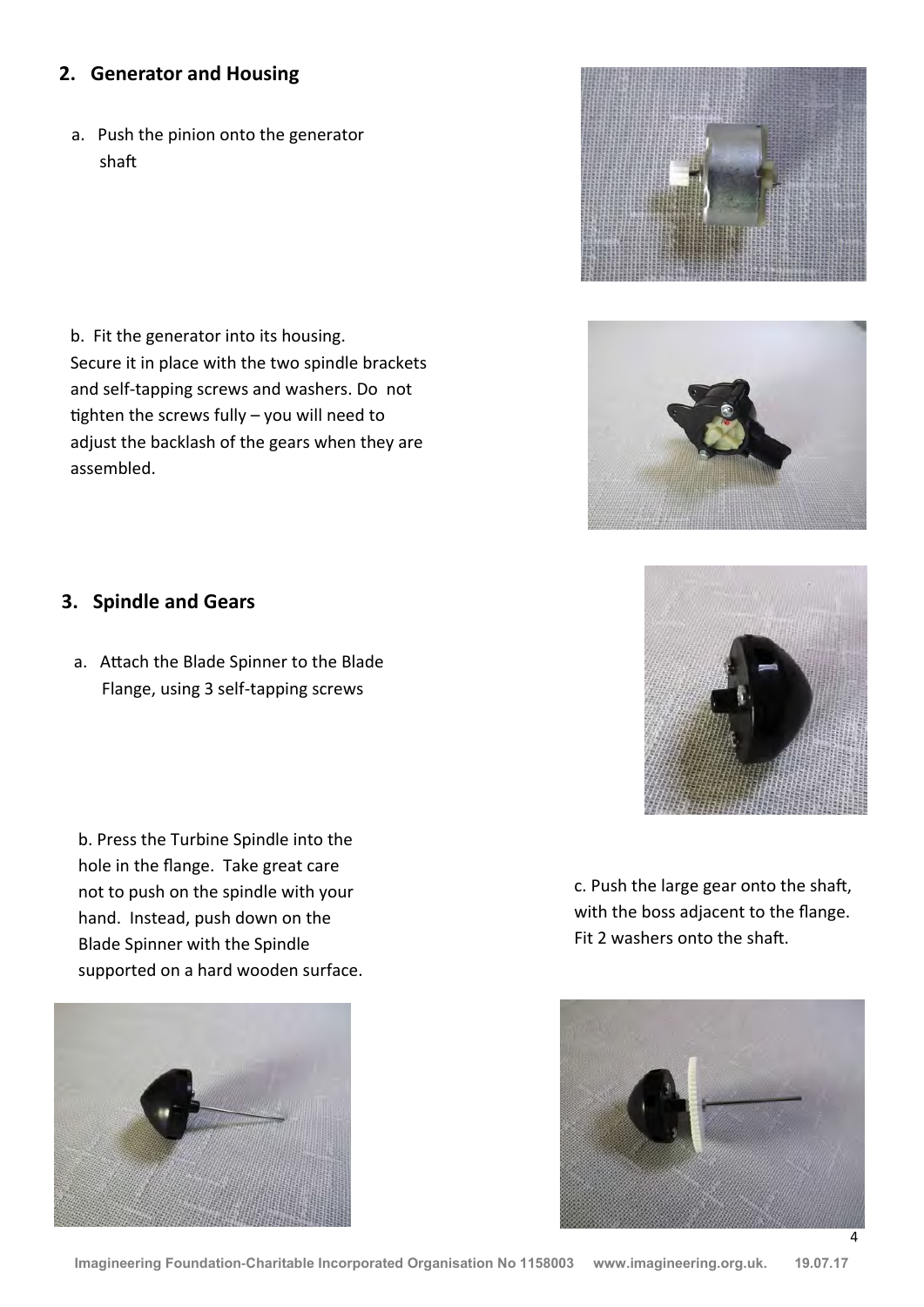d. Thread the spindle through the bearing holes in the two spindle brackets, so that the two gears mesh together. You will have to adjust the brackets so that the spindle is correctly aligned and there is enough backlash between the gears to let them turn freely without binding. You should be able to insert a piece of paper between the teeth of the two gears to get the right backlash. Tighten the 4 screws, but do not over-tighten or the threads will strip. Fit the Spindle Stop to the end of the Spindle, allowing a little clearance.



*Correct alignment Incorrect alignment*



## **4. Assembly and Connecting up**

a. Fit the Column support to the base with the M3 screws and nuts (note that the hexagonal insets under the base hold the nuts while you tighten the screws).

b. Using the two 330mm lengths of wire, strip the ends and solder each wire to the generator terminals (red to positive and black to negative terminal).



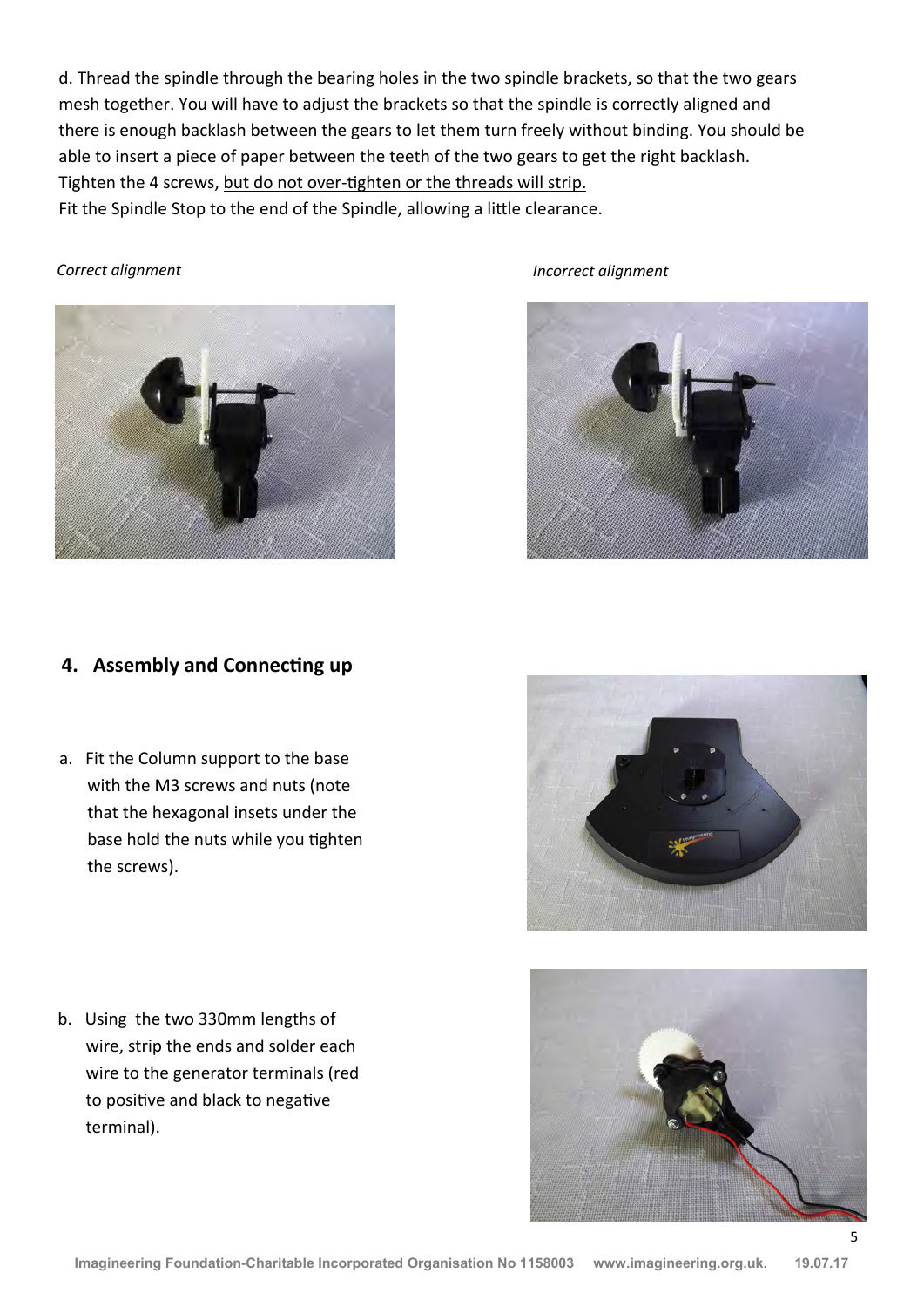c. Thread the wires through the column and insert the generator housing into the column. Then fit the column onto the column support.



d. Using the sticky pads, attach the terminal block and the battery holder to the base.

e. Attach the Generator and Battery Holder wires and the LED to the Terminal Block as shown (note that black and red wires are connected together).



*Note: Plastic sheet under the wires is not part of the model*

NOTE: Because the LED only passes electricity in one direction, it will only illuminate when the generator turns in one direction. You may need to swop the LED wires round after you have finished the model.

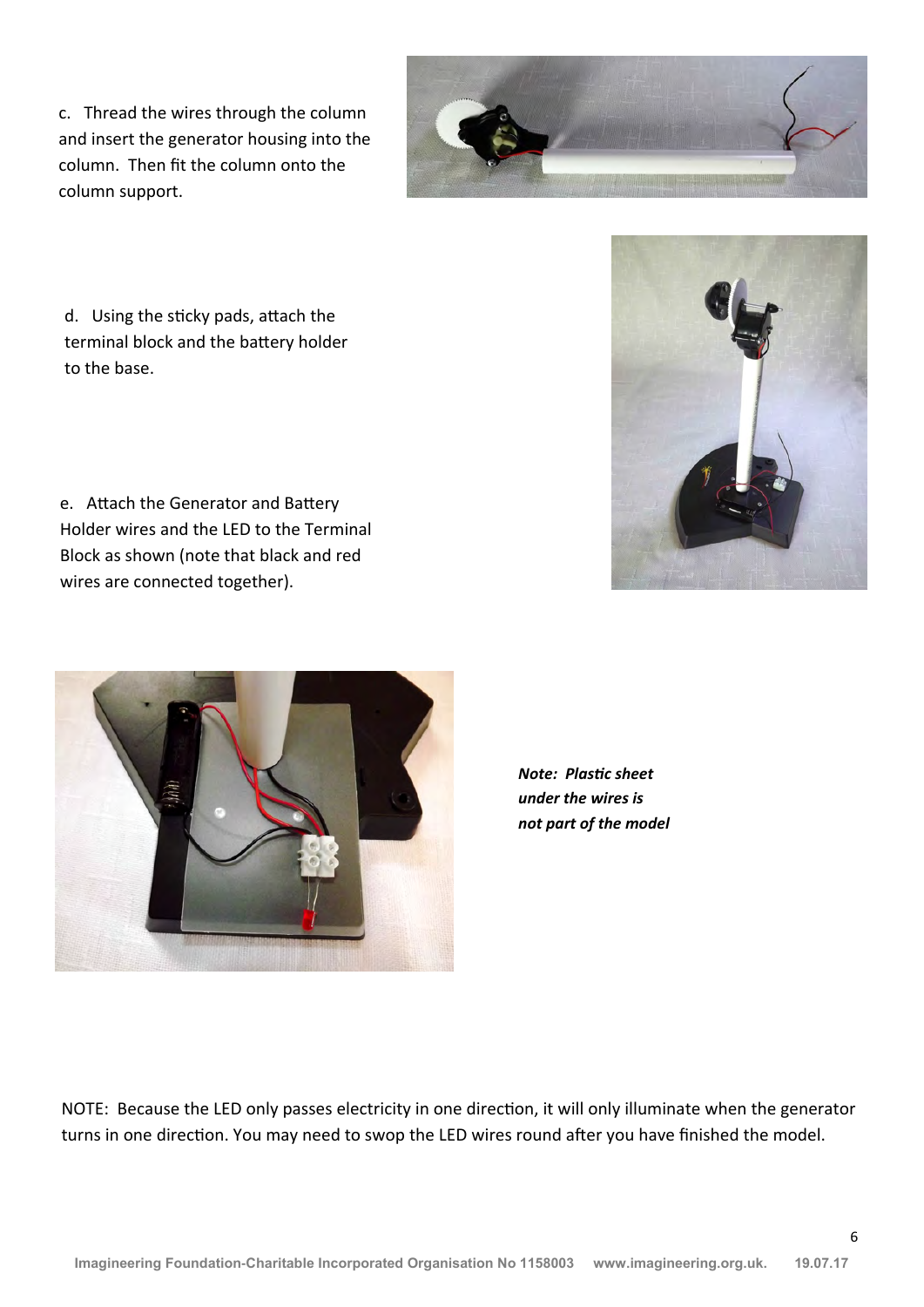### **5. Making and Fitting the Blades**

a. The blades are made from plastic sheet. Using a pencil and ruler, mark the blades to the dimensions shown. Cut them to size with scissors



#### b. Push the split plastic tubes into 3 of the holes round the Blade Spinner.



c. Slide the blades into the slits in the tubes as shown, so that the tube forms the leading edge as the blade is rotated clockwise (as viewed from the front of the Turbine).





d. Adjust the pitch (angle) of the blades by twisting the plastic tubes in the Spinner.

**The Wind Turbine is now complete and should look like the picture on page 1.**